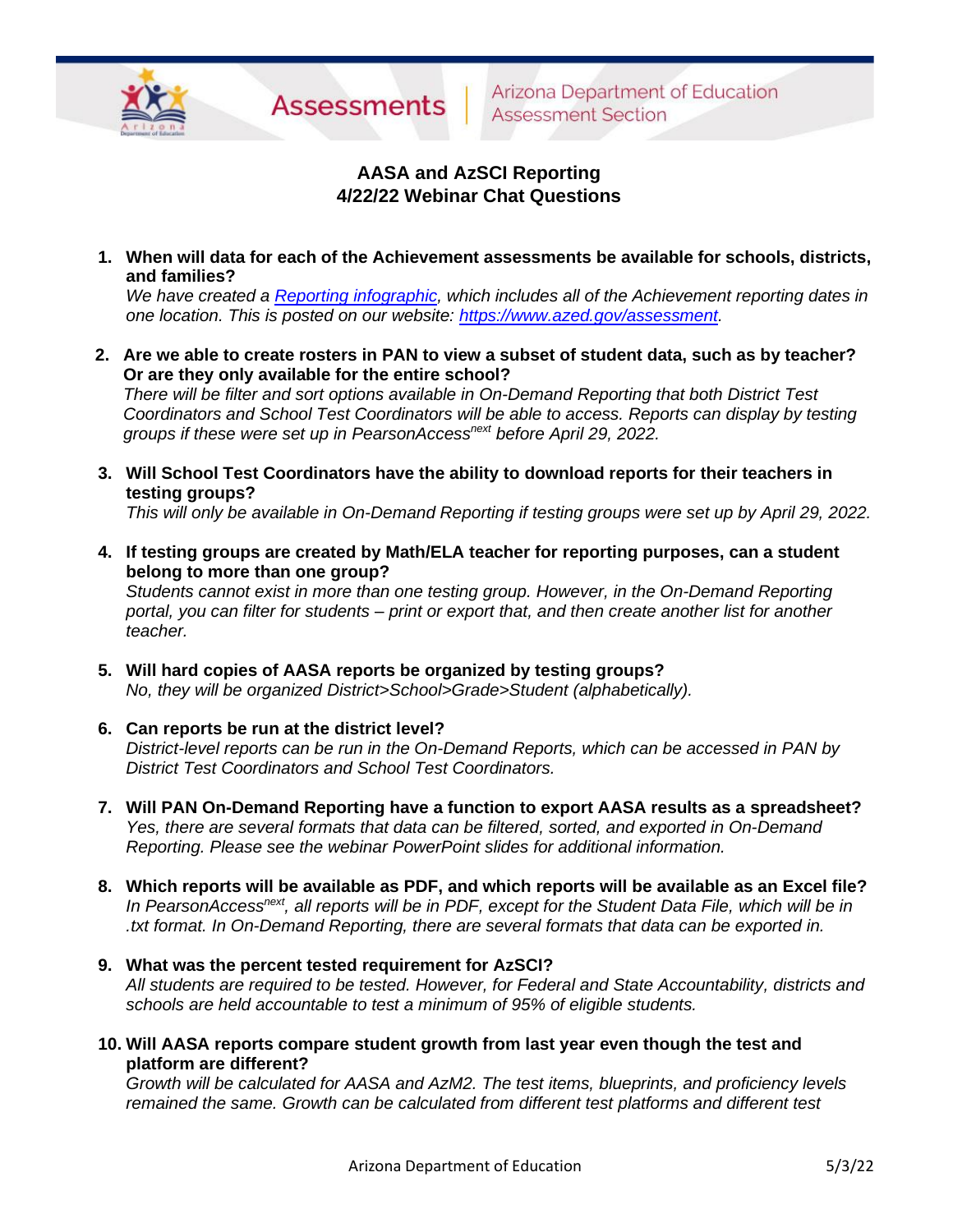*vendors (i.e., AzM2 to ACT) as long as they are in sequential grades. Arizona used to calculate growth from Terra Nova to AIMS.*

- **11. Is the Oral Reading Fluency (ORF) test included in the total ELA score for 3rd grade?** *Not for the 2021-2022 test administration as these items were part of an embedded field test. Moving forward, the State Board will consider the Oral Reading Fluency Items to be part of the overall ELA score for 3rd Grade and included in the MOWR indicator as part of the reading items.*
- **12. If a student tested in one district, then transferred to another district but was not transferred in PAN, which district will have access to the AASA/AzSCI data for that student**? *If the student was never transferred in PAN (work request transfer process), then they will be at the original school.*
- **13. How will claim codes in the Parent Portal work for divorced families? Can more than one parent use a claim code?**

*LEAs should have procedures in place regarding unique situations for their families. Claim codes are connected to the student and may be used multiple times for a specific test administration.*

**14. If a family has multiple children, how will the score reports be linked? Will they create one account in the Parent Portal and use multiple claim codes (one per child) to view the results?**

*That is correct. The family will create one account and then use the specific claim code for each child.*

**15. Is it recommended that the Parent Portal replace mailings of student score reports or should we consider doing both?**

*No, we have a state law that requires ADE to send hard copies and the school provide those to parents***.**

- **16. Are we required to give parents online access to scores through the Parent Portal?** *Not this year, you can phase it in.*
- **17. What will show in the Parent Portal if a student assessment score is invalidated?** *Invalidated tests are being excluded from the parent portal. These students will have a claim code because the claim code is assigned at student registration, but once the parent logs in and claims the student, the screen will show no reports available.*
- **18. Will the Parent Portal and On-Demand Reporting be available for AzSCI or AZELLA in addition to AASA?**

*Not at this time. The AASA contract had this as part of the scope of work.*

- **19. Should students who have withdrawn from the school be marked in PAN as not enrolled?** *Students who have withdrawn from school do not need to be marked in PAN as such. PAN is not used for Accountability purposes, so these student records should be left as is in PAN.* **Does this apply for all Achievement tests (AASA, AzSCI, ACT, and ACT Aspire)?** *Yes, these student records may be left as is in PAN. None of the PAN systems are used for Accountability purposes.*
- **20. Students who have withdrawn or who did not test because they qualify for the alternate assessment now have a status of "Marked Complete" for the AASA Writing assessment now that the window has closed. Is this anything to be concerned about?** *No, this is not a concern. This is part of the automated process that was triggered at the end of the Writing test window to prevent students from trying to get back into that portion of the test.*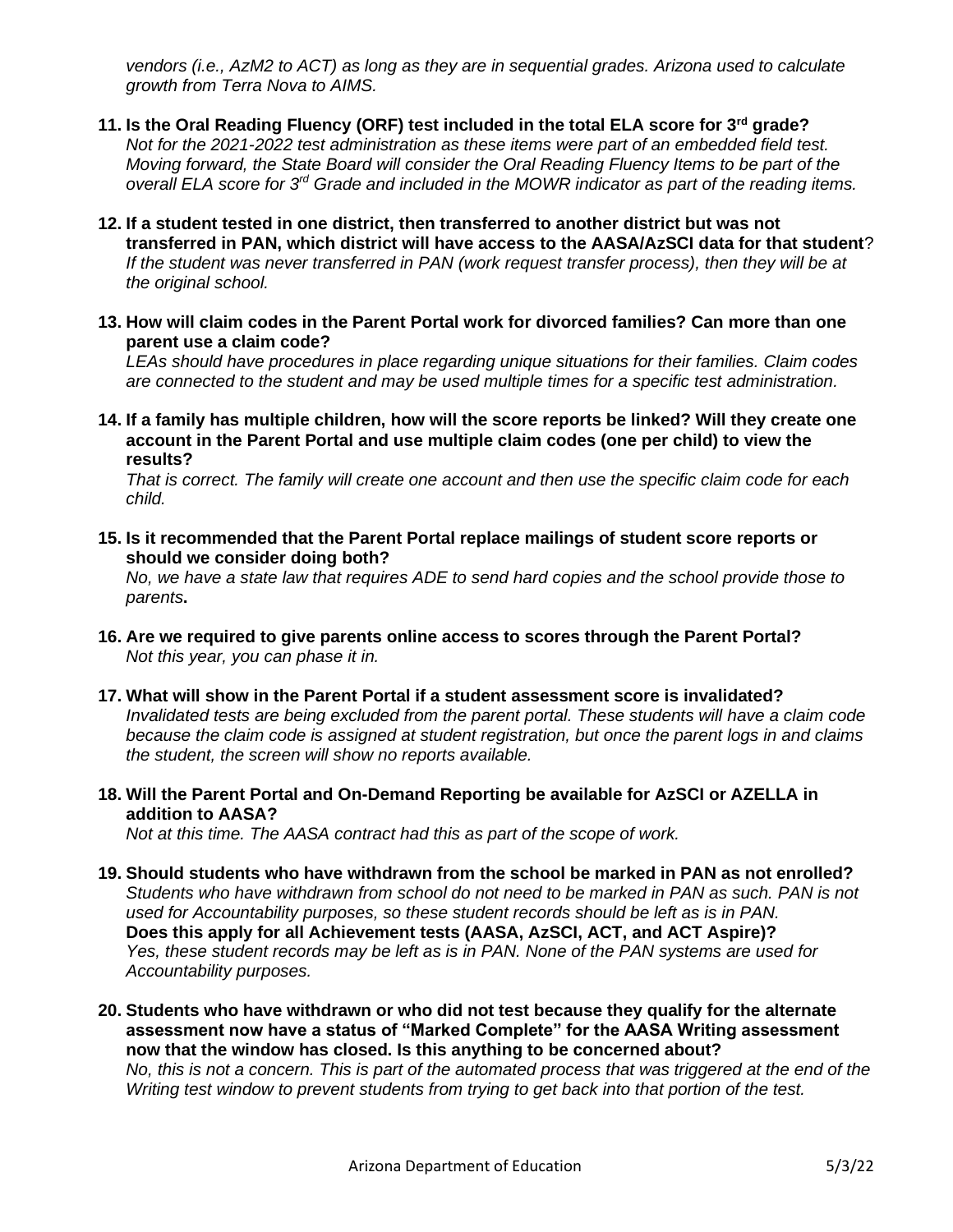## **21. If students did not set up a MyACT account, how can they get their ACT scores?**

*All students will receive a paper copy of their ACT scores in the mail. Schools will also receive a paper copy of ACT scores as well as electronic access to scores through success.act.org. Students who set up a MyACT account will be able to access their scores electronically in their account faster than waiting for the paper copy of their score report.*

**22. Will ACT Aspire reporting include access to the reports ACT discusses in their published reports guide?**

*Please see the Friday Focus Reporting Webinar Recording and PowerPoint.* 

**23. Can you please clarify for 95% tested? Does it refer to 95% of students simply tested or that 95% of students have valid test results (i.e., there wasn't a test irregularity that resulted in a test unit being invalidated)?**

*Student must have valid results. If a student's test was invalidated or incomplete, it will not count as part of your 95% tested rate.*

# **24. Can you please describe "bonus participation points" for ACT Aspire?**

*The 9-12 Business Rules can be found here: Fiscal Year 2022 [9-12 Traditional Schools Business Rules](https://www.azed.gov/sites/default/files/2022/02/2022%209-12%20Traditional%20Schools%20Business%20Rules%20Draft.pdf) On page 26 -*

### **ACT Aspire Bonus Points**

Schools can earn up to 3 bonus points on administering ACT Aspire to Grade 9 (Cohort 2025) students.

The following details how points are earned.

#### **ACT Aspire Bonus Points (0, 1.5 or 3 points)**

- A school's current year percent tested is greater than or equal to  $95\% = 3$  points
- A school's current year percent tested is greater than or equal to 90% and less than 95% = 1.5 points

### **25. Will participation rates be made public this year?**

*The participation rates were published last year (2020-2021). The Arizona State Board of Education owns the A-F process. We will need to work with them as to whether the participation*  rates will be included in the public release in Fall 2022. Once a determination is made, it will be *shared through the Grader.* 

- **26. Do you have suggestions about how we can check our percent tested (not using PAN)?** *For Accountability indicators, the schools can look at their enrollment on the dates students are captured. They will then need to calculate their percent tested based on valid test scores for those students*
- **27. Will there be committees or summer meetings to provide feedback on PAN, including possible updates to make it easier to use next year?**

*ADE will be working with our vendor to gather feedback. We are looking at utilizing our first [Arizona Assessments Conference,](https://www.azed.gov/assessment/conference) scheduled for September 26-28, 2022, to set up time to work to find possible solutions for identified pain points.*